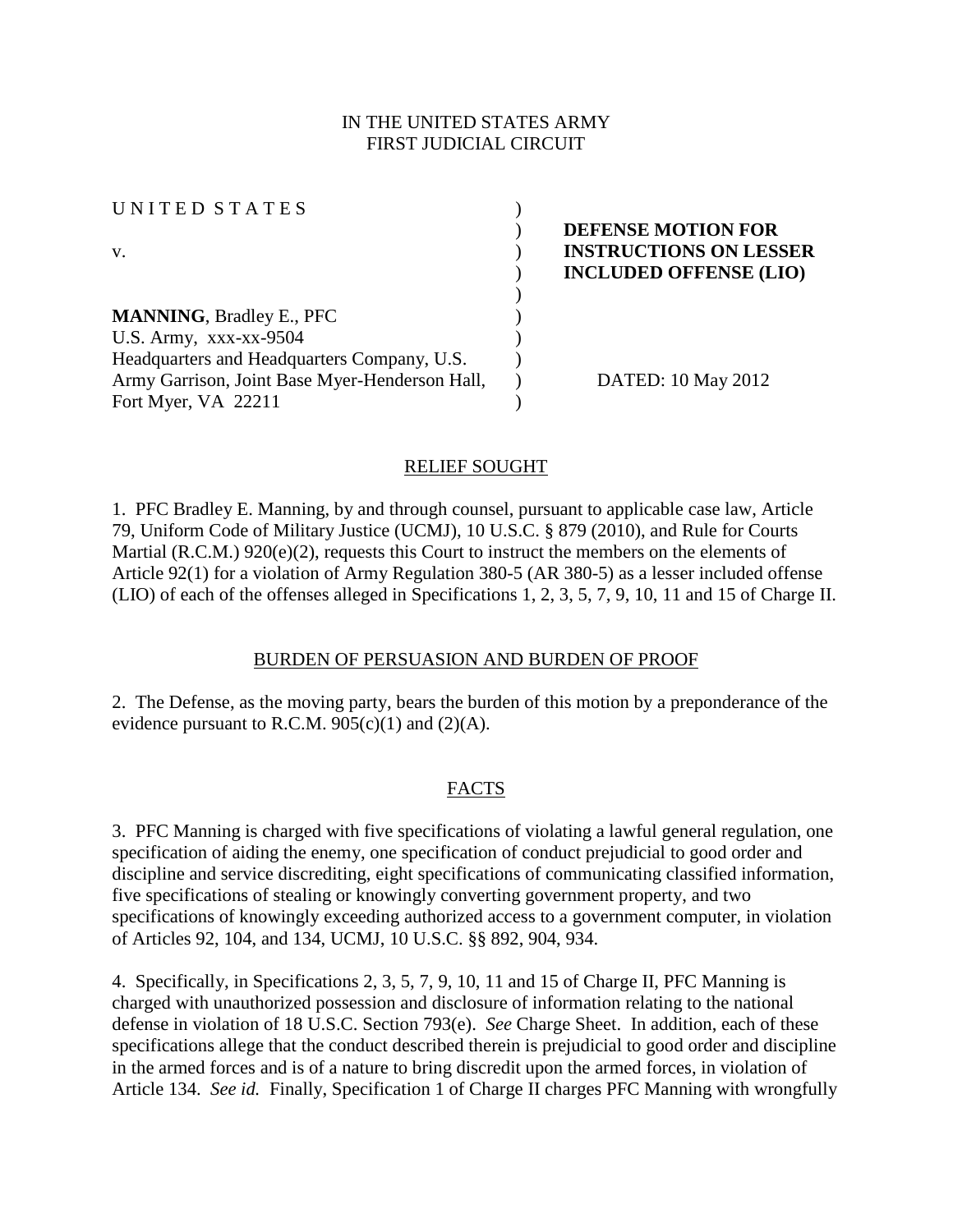and wantonly causing United States intelligence to be published on the internet, having knowledge that the intelligence placed on the internet is accessible to the enemy, in violation of Article 134. *See id.*

5. Additionally, as stated by this Court in the "Factual Findings" section of its Ruling on the Defense's Motion to Dismiss Specification 1 of Charge II for Failure to State an Offense, "[a]t the time of PFC Manning's alleged unlawful actions, Army Regulation 380-5 (Department of the Army Information Security Program) was in effect. The regulation is a punitive lawful general order per paragraph 1-21[.]" *See* Appellate Exhibit LXXX at 1.

### WITNESSES/EVIDENCE

6. The Defense does not request any witnesses be produced for this motion. The Defense respectfully requests this court to consider the following evidence in support of the Defense's motion:

- a. Charge Sheet
- b. Army Regulation 380-5.

# LEGAL AUTHORITY AND ARGUMENT

7. Article 79 provides that "[a]n accused may be found guilty of an offense necessarily included in the offense charged or of an attempt to commit either the offense charged or an offense necessarily included therein." 10 U.S.C. § 879. To determine whether an offense is "necessarily included" in a charged offense, *id.*, the Court of Appeals for the Armed Forces has adopted the "elements test." *See United States v. Arriaga*, 70 M.J. 51, 54 (C.A.A.F. 2011); *United States v. Bonner*, 70 M.J. 1, 2 (C.A.A.F. 2011); *United States v. Jones*, 68 M.J. 465, 468, 470-71 (C.A.A.F. 2010). Under the elements test, "one offense is not 'necessarily included' in another unless the elements of the lesser offense are a subset of the elements of the charged offense." *United States v. Alston*, 69 M.J. 214, 216 (C.A.A.F. 2010) (quoting *Schmuck v. United States*, 489 U.S. 705, 716 (1989)); *see Bonner*, 70 M.J. at 2.

8. Analysis under the elements test begins by identifying and comparing the elements of the charged offense and the purported LIO:

[O]ne compares the elements of each offense. If all of the elements of offense X are also elements of offense Y, then X is an LIO of Y. Offense Y is called the greater offense because it contains all of the elements of offense X along with one or more additional elements.

*Jones*, 68 M.J. at 470. However, "[t]he elements test does not require that the two offenses at issue employ identical statutory language. Instead, the meaning of the offenses is ascertained by applying the 'normal principles of statutory construction.'" *Alston*, 69 M.J. at 216 (quoting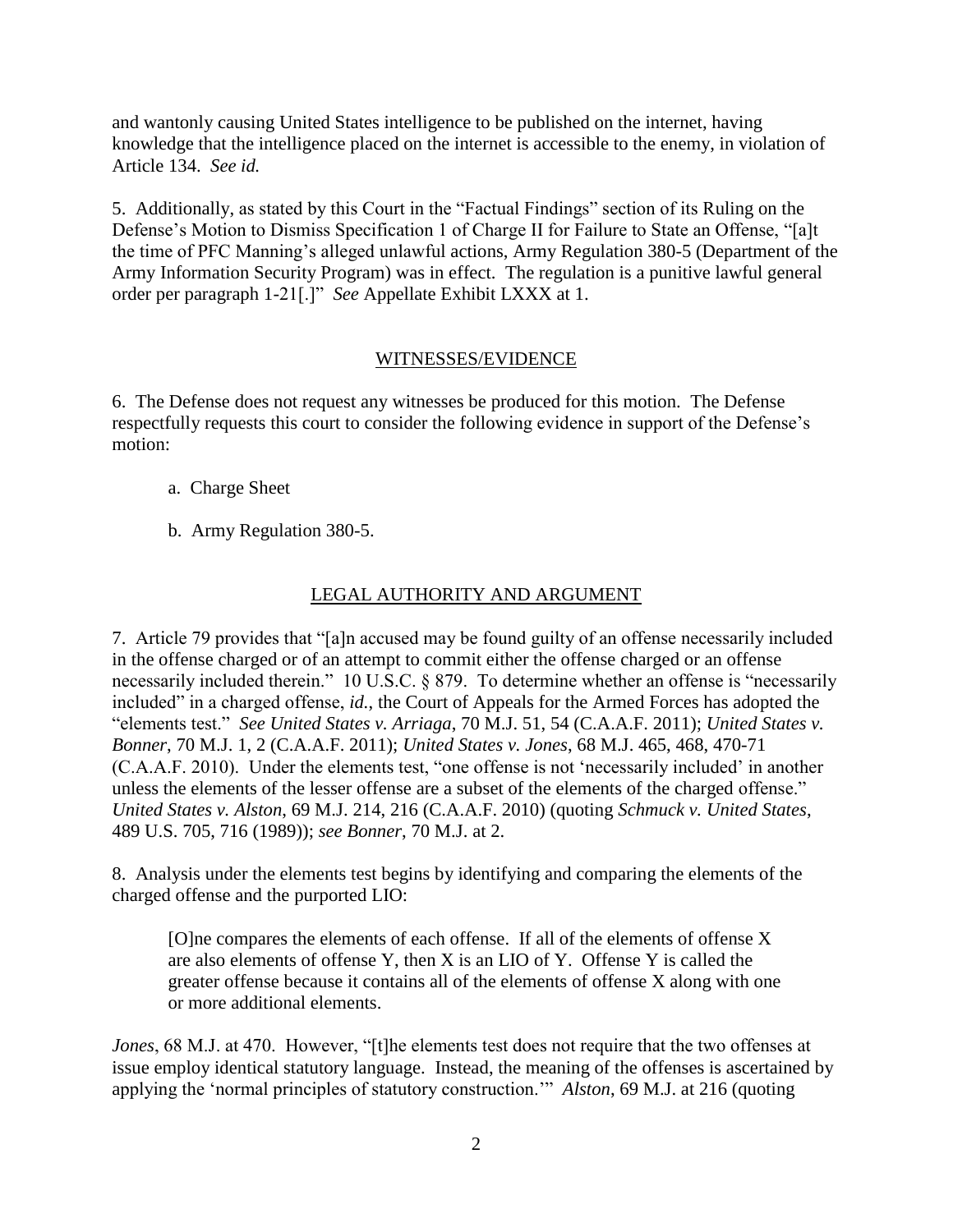*Carter v. United States*, 530 U.S. 255, 263 (2000)); *see Arriaga*, 70 M.J. at 54; *Bonner*, 70 M.J. at 2.

9. Additionally, identification of the elements of the offenses under the elements test need not rely solely on the statutory text in the abstract, untethered to any consideration of how the offenses are charged in the particular case at hand. On the contrary, the Court of Appeals for the Armed Forces has made clear that "comparison of the statutory elements *as charged in the specification* is allowed." *Arriaga*, 70 M.J. at 54 (emphasis supplied); *see id.* at 55 ("Regardless of whether one looks strictly to the statutory elements *or to the elements as charged*, housebreaking is a [LIO] of burglary . . . . [T]he offense *as charged in this case* clearly alleges the elements of both offenses." (emphases supplied)); *see also United States v. Nealy*, 71 M.J. 73, \_\_\_, No. 11-0615, 2012 WL 1108134, at \*7-8 & n.1 (C.A.A.F. March 30, 2012) (Baker, C.J., concurring in the result) (explaining that, under *Arriaga*, the specification itself may provide notice to an accused of the LIOs of the charged offense(s)); *Alston*, 69 M.J. at 216 (examining the elements as charged in the specification when conducting an elements test analysis).

10. Consideration of the elements of the offenses as charged is completely consistent with *Jones*. In *Jones*, the Court explained that the paramount concern of the elements test was ensuring that an accused has notice of the LIOs of which he could be convicted. *See* 68 M.J. at 468. The *Jones* Court made clear that the specification in any particular case could provide that notice: "[W]hat is general [in the statutory text of Article 134] is made specific through the language of a given specification. The charge sheet itself gives content to that general language, thus providing the required notice of what an accused must defend against." *Id.* at 472. In fact, the Government itself has recently acknowledged that the court can properly consider how offenses are alleged in the specification in making LIO determinations under the elements test. *See* Brief for Appellee United States, *United States v. Nealy*, 71 M.J. 73 (No. 11-0615), 2011 WL 5358403, at \*7-10 (C.A.A.F. Oct. 25, 2011) (discussing continued vitality of the pleadingselements test of *United States v. Weymouth*, 43 M.J. 329 (C.A.A.F. 1995), even after *Jones*); *id.* at \*8 ("*Jones* . . . implicitly acknowledges reliance upon the 'pleadings-elements' test to ascertain the elements in any particular case."); *id.* at \*9 ("[T]he 'elements' of any given offense cannot be based solely upon what Congress enacted, but must also include the specific pleading in any particular case."); *id.* at \*10-12 (explaining how provoking speeches or gestures under Article 117 may be a LIO of communicating a threat under Article 134, "[d]epending on the [n]ature of the [a]llegation").

11. In the last analysis, the elements test is the approach used to determine whether one offense is a "subset" of another. *See Schmuck*, 489 U.S. at 716; *Bonner*, 70 M.J. at 2; *Jones*, 68 M.J. at 469. Where it is impossible to commit the greater offense without also committing the purported LIO, the elements test has been satisfied. *See Schmuck*, 489 U.S. at 719 ("To be necessarily included in the greater offense the lesser must be such that it is impossible to commit the greater without first having committed the lesser." (quoting *Giles v. United States*, 144 F.2d 860, 861 (9th Cir. 1944)) (internal quotations omitted)); *Arriaga*, 70 M.J. at 55 (holding that housebreaking is a LIO of burglary because "it is impossible to prove a burglary without also proving a housebreaking.").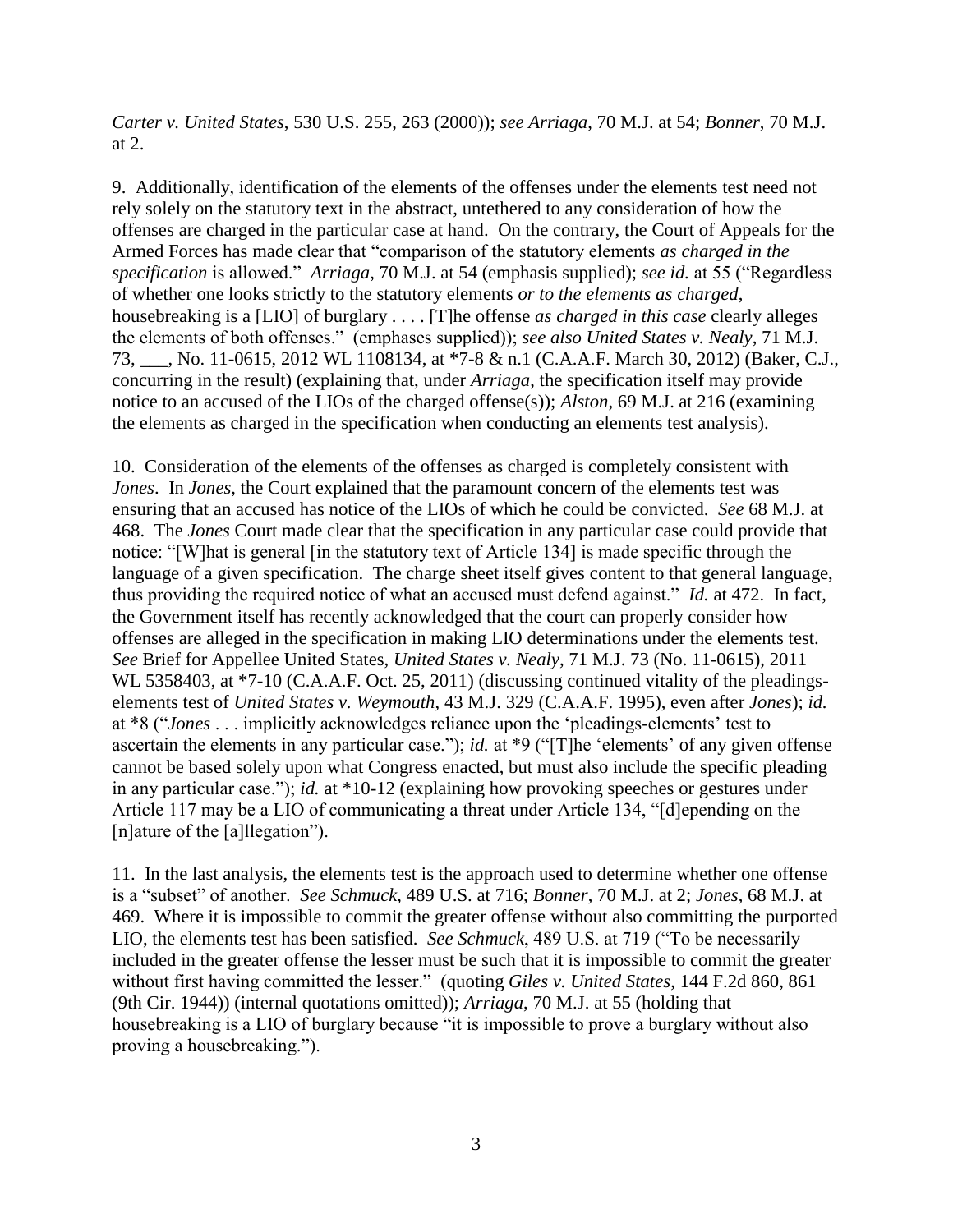12. When a LIO is reasonably raised by the evidence, the court must instruct the members on the elements of that LIO. *See* R.C.M. 920(e)(2) ("Instructions on findings shall include: . . . (2) A description of the elements of each lesser included offense in issue"); *Arriaga*, 70 M.J. at 55 ("A military judge has a sua sponte duty to instruct the members on lesser included offenses reasonably raised by the evidence." (quoting *United States v. Upham*, 66 M.J. 83, 87 (C.A.A.F. 2008))); *United States v. Girouard*, 70 M.J. 5, 11 (C.A.A.F. 2011) ("[U]nder R.C.M. 920(e)(2), the military judge ha[s] a *sua sponte* duty to instruct the court members on LIOs under the prevailing law"); *Jones*, 68 M.J. at 468 ("[M]ilitary judges must instruct the members on LIOs reasonably raised by the evidence").

13. In the instant case, a violation of AR 380-5, chargeable under Article 92(1), is a LIO for each of the offenses alleged in Specifications 1, 2, 3, 5, 7, 9, 10, 11 and 15 of Charge II. Accordingly, the Defense requests that this Court instruct the members of the elements of this LIO. *See Arriaga*, 70 M.J. at 55; *Girouard*, 70 M.J. at 11; *Jones*, 68 M.J. at 468.

## **A. A Violation of Army Regulation 380-5, Chargeable Under Article 92(1), is a Lesser Included Offense of Each Specification Charging PFC Manning with a Violation of 18 U.S.C. Section 793(e) and Article 134**

14. In Specifications 2, 3, 5, 7, 9, 10, 11 and 15 of Charge II, PFC Manning is charged with violations of Section 793(e) and Article 134. *See* Charge Sheet. Under the elements test analysis, a violation of AR 380-5, chargeable under Article 92(1), is a LIO for each of these specifications.

15. The first step in an elements test analysis is to identify the elements of each offense. *See Jones*, 68 M.J. at 470; *Arriaga*, 70 M.J. at 54; *Bonner*, 70 M.J. at 2. In Specifications 2, 3, 5, 7, 9, 10, 11 and 15 of Charge II, the Government has used the third clause of Article 134 to charge violations of Section 793(e). *See* 10 U.S.C. § 934 ("crimes and offenses not capital" clause). In general, "[i]f the conduct is punished as a crime or offense not capital, the proof must establish every element of the crime or offense as required by the applicable law[,]" Manual for Courts-Martial (MCM), Part IV, para.  $60.b$  – here, Section 793(e). In this case, though the specific date ranges and the particular information at issue vary, the core elements of Section 793(e), charged as a violation of the third clause of Article 134, are identical in Specifications 2, 3, 5, 7, 9, 10, 11 and 15 of Charge II. *See Arriaga*, 70 M.J. at 54-55 (resort to the specification in the particular case is proper in an elements test analysis); *see also Nealy*, 2012 WL 1108134, at \*7-8 & n.1 (Baker, C.J., concurring in the result) (same). Those core elements are as follows:

(1) The accused, at or near Contingency Operating Station Hammer, Iraq, between on or about [varying date ranges], had unauthorized possession of information;

(2) The information was relating to the national defense, to wit: [the named information];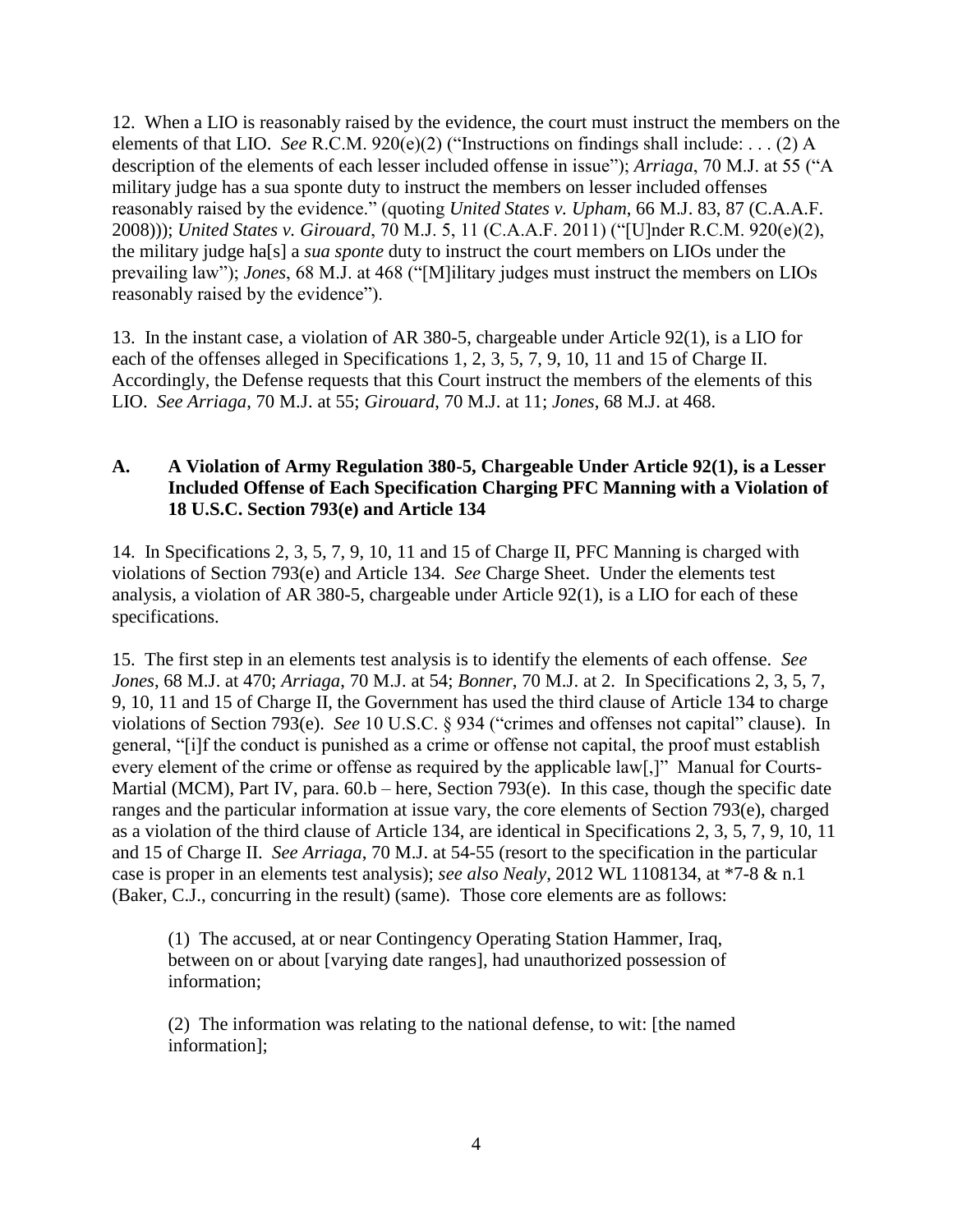(3) The accused knew or had reason to believe that the information could be used to the injury of the United States or to the advantage of any foreign nation;

(4) The accused willfully communicated, delivered, or transmitted, or caused to be communicated, delivered, or transmitted the information to a person not entitled to receive it; and

(5) Under the circumstances, the conduct of the accused was to the prejudice of good order and discipline in the armed forces and of a nature to bring discredit upon the armed forces.

*See* Charge Sheet; *see also* 10 U.S.C. § 934 (containing statutory text supporting element 5 above); 18 U.S.C. § 793(e) (containing statutory text supporting elements 1-4 above).

16. A violation of AR 380-5 charged under Article 92(1) would have the following elements:

(1) There was in effect a certain lawful general order or regulation in the following terms: Paragraphs 1-21 and 6-1, Army Regulation 380-5, dated 29 September 2000;

(2) The accused had a duty to obey this regulation; and

(3) That on divers occasions between on or about [varying date ranges], at or near Contingency Operating Station Hammer, Iraq, the accused violated this lawful general regulation by knowingly, willfully, or negligently disclosing classified or sensitive information to unauthorized persons.

*See* MCM, Part IV, para. 16.b(1); *see also* 10 U.S.C. § 892(1); AR 380-5, para. 1-21(a)(1).

17. After the elements have been identified, the next step in an elements test analysis is to compare the elements of the two offenses to determine whether the elements of one offense are "necessarily included" in the other. *See Arriaga*, 70 M.J. at 54; *Bonner*, 70 M.J. at 2; *Alston*, 69 M.J. at 216; *Jones*, 68 M.J. at 470. This comparison "does not require that the two offenses at issue employ identical statutory language. Instead, the meaning of the offenses is ascertained by applying the 'normal principles of statutory construction.'" *Alston*, 69 M.J. at 216 (quoting *Carter*, 530 U.S. at 263); *see Arriaga*, 70 M.J. at 54; *Bonner*, 70 M.J. at 2.

18. In this case, each of the elements of the Article 92(1) offense is necessarily included in one or more elements of the Article 134 offense charged in Specifications 2, 3, 5, 7, 9, 10, 11 and 15 of Charge II. As all of the elements of the Article 92(1) offense are necessarily included in the Article 134 offense, the Article 92(1) offense is a LIO of the Article 134 offense.

19. Taking the elements in order, elements one and two of the Article 92(1) offense (existence of the lawful general regulation and accused's duty to obey it) are necessarily included in the first element of the Section 793(e) offense (the accused's unauthorized possession of information). The lawful general regulation – AR 380-5 – covers the handling of classified and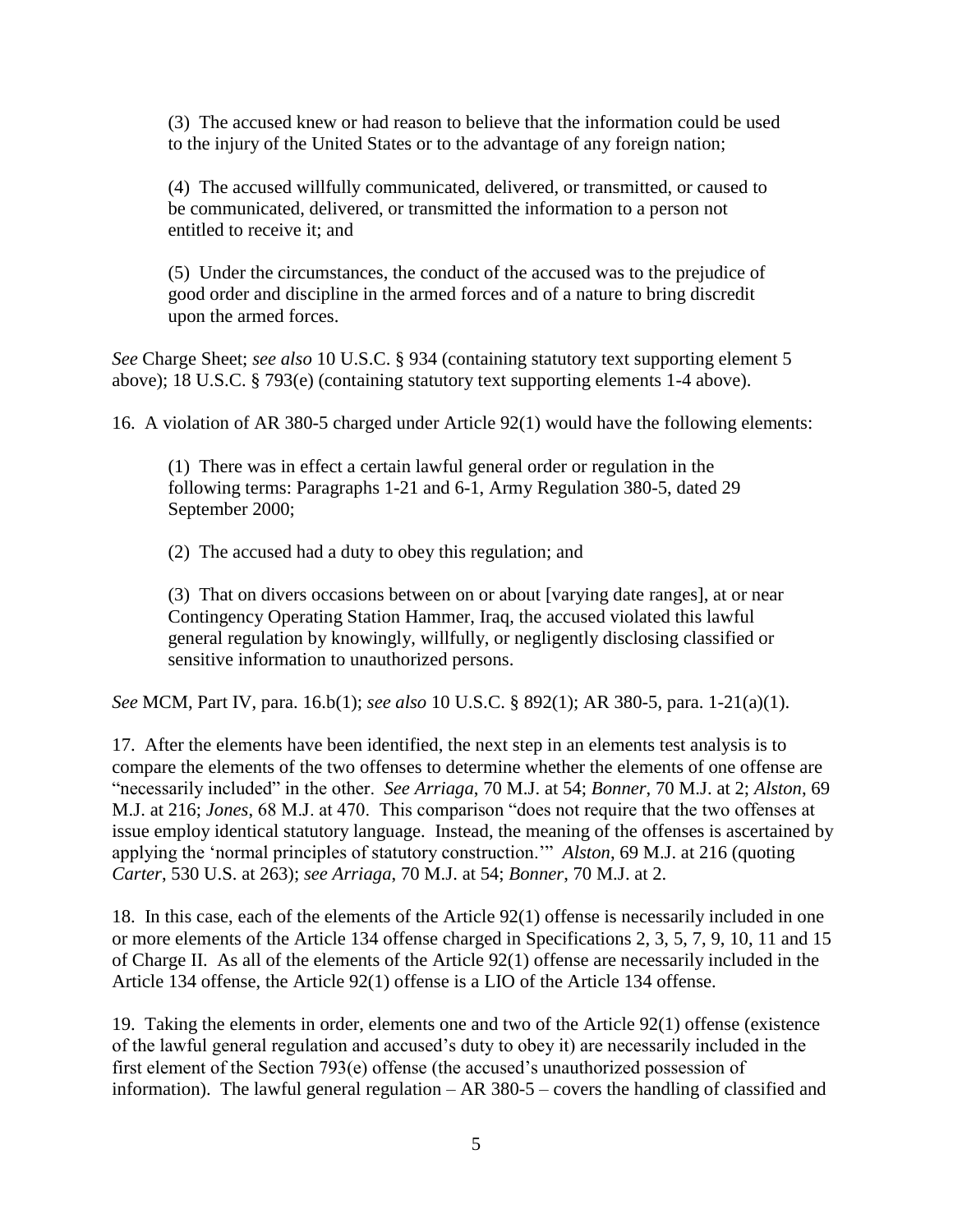sensitive information. *See* AR 380-5, para. 1-1 ("This regulation establishes the policy for the classification . . . transmission, transportation, and safeguarding of information requiring protection in the interests of national security. It primarily pertains to classified national security information, now known as classified information, but also addresses controlled unclassified information, to include for official use only and sensitive but unclassified."). The regulation prohibits, among other things, "[c]ollecting, obtaining, recording, or removing, for any personal use whatsoever, of any material or information classified in the interest of national security[.]" *Id.*, para. 6-1. Any "unauthorized possession of information" relating to the national defense must necessarily implicate the duties imposed by AR 380-5. In other words, the duty to obey the regulation on handling classified and sensitive information imposed by AR 380-5 (the first two elements of the Article 92(1) offense) is a subset of the unauthorized possession of each charged Section 793(e) violation (the first element of the Section 793(e) offense). Thus, the first two elements of the Article 92(1) offense are necessarily included in the first element of the Section 793(e) offense.

20. Additionally, the third element of the Article 92(1) offense (violation of AR 380-5 by knowingly, willfully, or negligently disclosing classified or sensitive information to a person not authorized to receive it under paragraph 1-21 of the regulation) is necessarily included in the fourth element of the Section 793(e) offense (willfully communicated, delivered, or transmitted, or caused to be communicated, delivered, or transmitted information relating to the national defense to a person not entitled to receive it). Indeed, the third element of the Article 92(1) offense and the fourth element of the Section 793(e) offense are nearly identical, and the statutory language of the offenses need not mirror each other perfectly. *See Alston*, 69 M.J. at 216; *see Arriaga*, 70 M.J. at 54; *Bonner*, 70 M.J. at 2. While the Article 92(1) offense can be committed by a knowing, willful, or negligent disclosure, the inclusion of "knowingly" and "negligently" in this element is of no moment because "[t]he fact that there may be an 'alternative means of satisfying an element in a lesser offense does not preclude it from being a lesser-included offense.'" *Arriaga*, 70 M.J. at 55 (quoting *United States v. McCullough*, 348 F.3d 620, 626 (7th Cir. 2003)). In this case, each of the willful communications, deliveries, or transmissions of information relating to the national defense to a person not entitled to receive it alleged in Specifications 2, 3, 5, 7, 9, 10, 11 and 15 of Charge II necessarily included a willful disclosure of classified or sensitive information to a person not authorized to receive it. The specific information related to the national defense identified in Specifications 3, 5, 7, 9, 10 and 15 of Charge II is alleged to be classified. *See* Charge Sheet. The information identified in Specifications 2 and 11 of Charge II, though not alleged to be classified, readily fits the definition of either "classified information" or "sensitive information," as those terms are used in AR 380-5. *See id.*; AR 380-5. Additionally, the conduct alleged in each of these specifications involved a willful disclosure of the information to a person not authorized to receive it. Therefore, the third element of the Article 92(1) offense is necessarily included in the fourth element of the Section 793(e) offense.

21. Moreover, the first two elements of the Article 92(1) offense are also necessarily included in the fifth element of the Section 793(e) offense, as the Government has charged that offense in this case. The Government has used clause 3 of Article 134 to charge the Section 793(e) offense and has alleged that the conduct underlying the Section 793(e) violation was to the prejudice of good order and discipline in the armed forces and of a nature to bring discredit upon the armed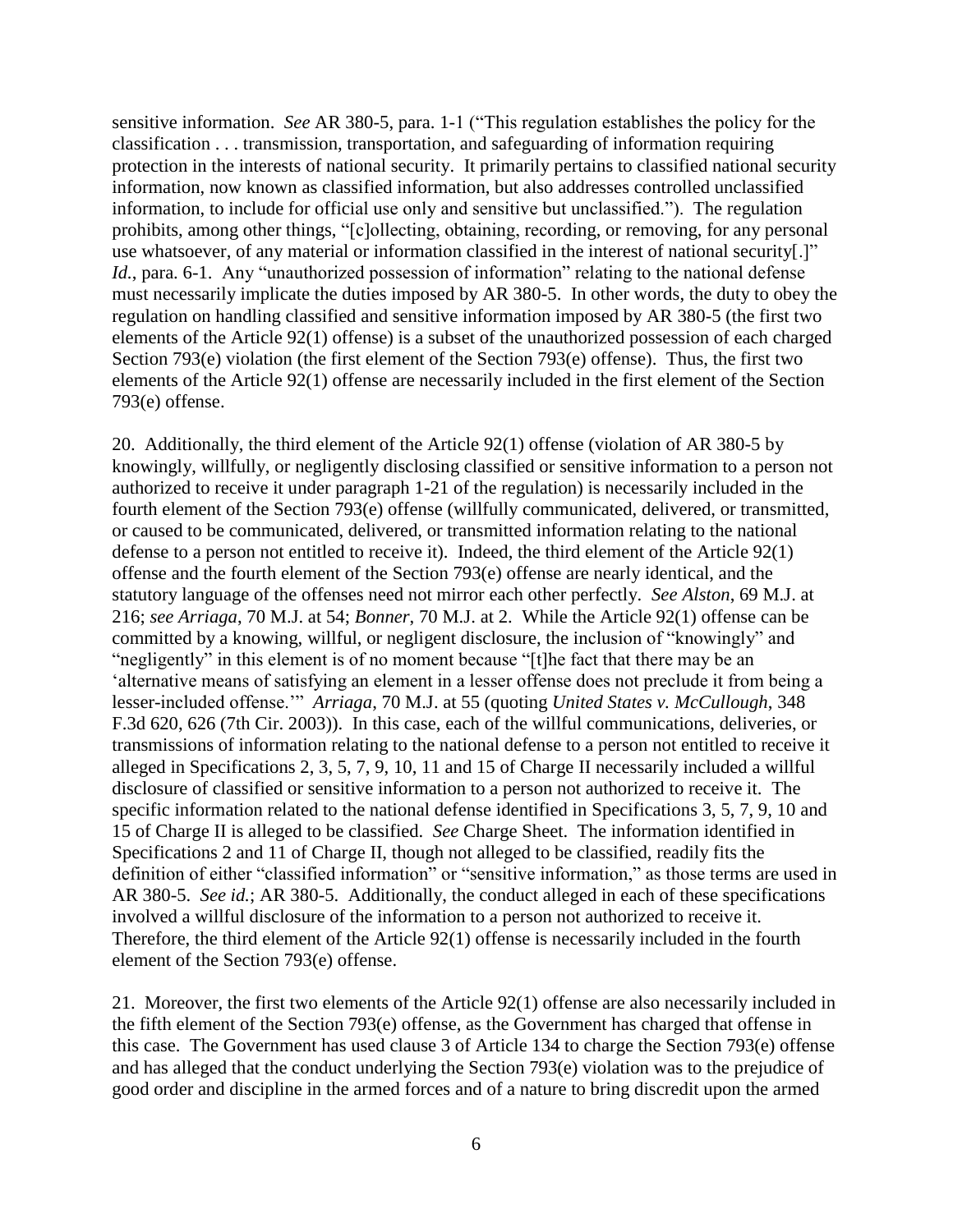forces. *See* Charge Sheet. The alleged conduct that is to the prejudice of good order and discipline in the armed forces and of a nature to bring discredit upon the armed forces also, as it is alleged by the Government, necessarily includes a violation of the duty to obey the regulation on handling classified information. As the MCM instructs:

A breach of a custom of the service may result in a violation of clause 1 of Article 134 . . . . Many customs of the service are now set forth in regulations of the various armed forces. Violations of these customs should be charged under Article 92 as violations of the regulations in which they appear if the regulation is punitive.

MCM, Part IV, para. 60.c(2)(B); *see* Appellate Exhibit LXXX at 4 ("Violations of customs of the service that are made punishable in punitive regulations should be charged under Article 92 as violations of the regulations in which they appear."). So it is here. The conduct that the Government alleges was to the prejudice of good order and discipline in the armed forces and of a nature to bring discredit upon the armed forces – a Section  $793(e)$  violation – necessarily included a breach of a custom of the service now set forth in a punitive regulation – AR 380-5. As the violation of the regulation is necessarily included in the conduct underlying the Section 793(e) violation, the duty to obey the regulation is also included in that conduct. Thus, the first two elements of the Article 92(1) offense are also necessarily included in the fifth element of the Section 793(e) offense, as the Government has charged that offense in this case.

22. In sum, because every element of the Article 92(1) offense is necessarily included in one or more elements of the Section 793(e) offense, as charged under clause 3 of Article 134, the Article 92(1) offense is a subset of the Section 793(e) offense. Every violation of Section 793(e) perpetrated by a member of the Army must, of necessity, include a violation of AR 380-5. It is impossible for a member of the Army to violate Section 793(e) in the manner alleged by the Government, *see Arriaga*, 70 M.J. at 54-55, without also violating AR 380-5. *See Schmuck*, 489 U.S. at 719 (explaining that when it is impossible to commit the greater offense without also committing the lesser offense, the lesser offense is a LIO); *Arriaga*, 70 M.J. at 55 (similar); *see also United States v. Baba*, 21 M.J. 76, 78 (C.M.A. 1985) (Cox, J., concurring in the result) ("The elements of an offense under Article 92, Uniform Code of Military Justice, 10 U.S.C. § 892 . . . are necessarily included in the elements of an offense under Article 134, UCMJ, 10 U.S.C. § 934, and 18 U.S.C. § 793(d).").

23. Thus, a violation of AR 380-5 charged under Article 92(1) is a LIO of each Section 793(e) violation charged in Specifications 2, 3, 5, 7, 9, 10, 11 and 15 of Charge II. Accordingly, this Court should instruct the members on the elements of the Article 92(1) LIO for each of these specifications. *See Arriaga*, 70 M.J. at 55; *Girouard*, 70 M.J. at 11; *Jones*, 68 M.J. at 468.

## **B. A Violation of Army Regulation 380-5, Chargeable Under Article 92(1), is a Lesser Included Offense of Specification 1, of Charge II**

24. In Specification 1 of Charge II, PFC Manning is charged with wrongfully and wantonly causing United States intelligence to be published on the internet, having knowledge that the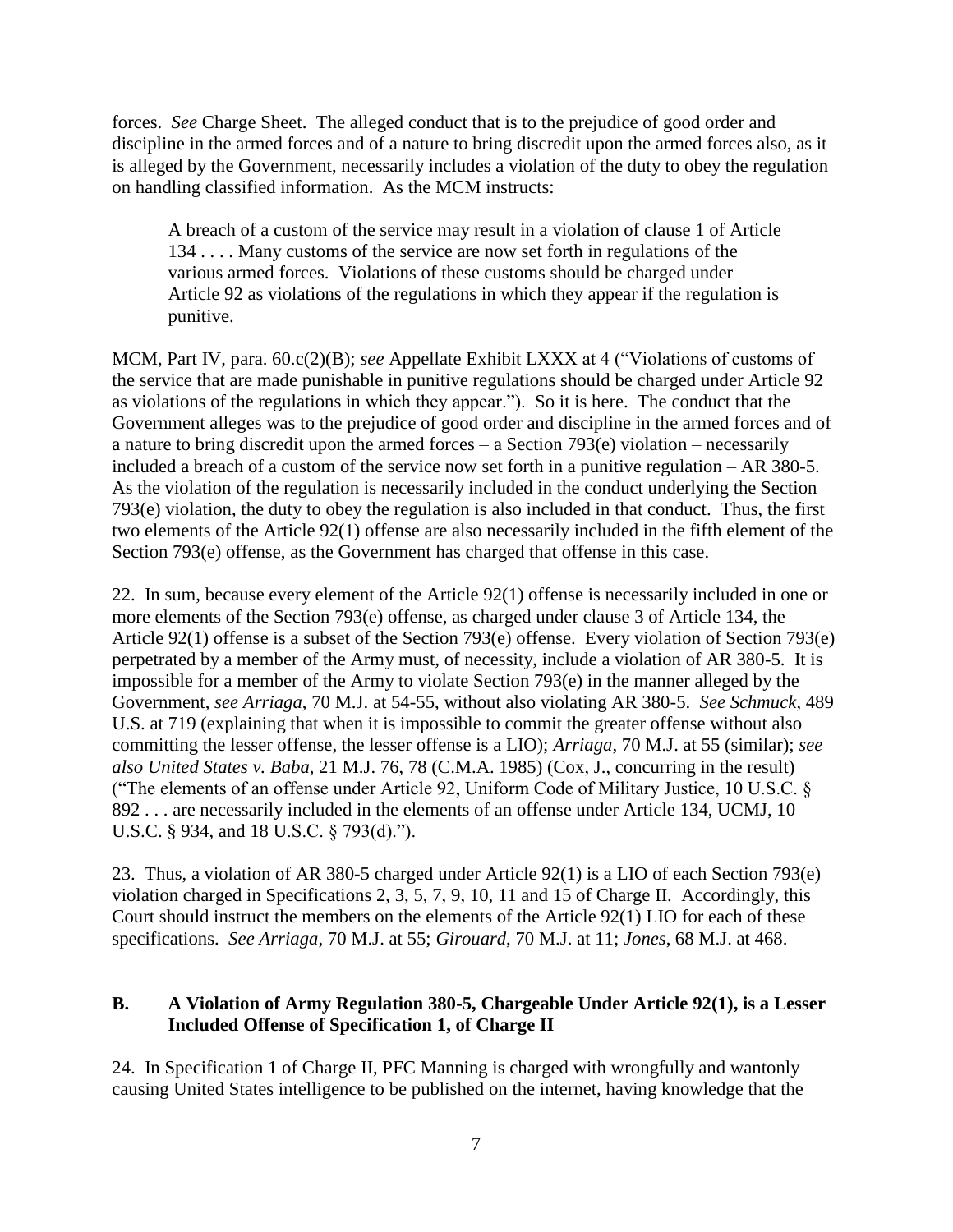intelligence placed on the internet is accessible to the enemy, in violation of Article 134. *See* Charge Sheet. Under the elements test analysis, a violation of AR 380-5, chargeable under Article 92(1), is a LIO for this specification.

25. Specification 1 of Charge II charges a violation of Article 134 under the first and second clauses of that article. *See* 10 U.S.C. § 934 (the "all disorders and neglects to the prejudice of good order and discipline in the armed forces" clause and the "all conduct of a nature to bring discredit upon the armed forces" clause). In general, conduct punished under clause 1 and 2 of Article 134 requires proof of the following elements:

(1) That the accused did or failed to do certain acts; and

(2) That, under the circumstances, the accused's conduct was to the prejudice of good order and discipline in the armed forces or was of a nature to bring discredit upon the armed forces.

MCM, Part IV, para. 60.b. In this case, the elements of the clause 1 and 2 Article 134 offense are alleged in the specification, *see Arriaga*, 70 M.J. at 54-55 (resort to the specification in the particular case is proper in an elements test analysis), as follows:

(1) The accused, at or near Contingency Operating Station Hammer, Iraq, between on or about 1 November 2009 and on or about 27 May 2010, wrongfully and wantonly caused to be published on the internet intelligence belonging to the United States, having knowledge that intelligence published on the internet is accessible to the enemy; and

(2) Under the circumstances, the conduct of the accused was to the prejudice of good order and discipline in the armed forces and of a nature to bring discredit upon the armed forces.

*See* Charge Sheet. A violation of AR 380-5 charged under Article 92(1) would have the same elements as outlined above, *see* Argument, Part A, *supra*, namely:

(1) There was in effect a certain lawful general order or regulation in the following terms: Paragraphs 1-21 and 6-1, Army Regulation 380-5, dated 29 September 2000;

(2) The accused had a duty to obey this regulation; and

(3) That on divers occasions between on or about [varying date ranges], at or near Contingency Operating Station Hammer, Iraq, the accused violated this lawful general regulation by knowingly, willfully, or negligently disclosing classified or sensitive information to unauthorized persons.

*See* MCM, Part IV, para. 16.b(1); *see also* 10 U.S.C. § 892(1); AR 380-5, para. 1-21(a)(1).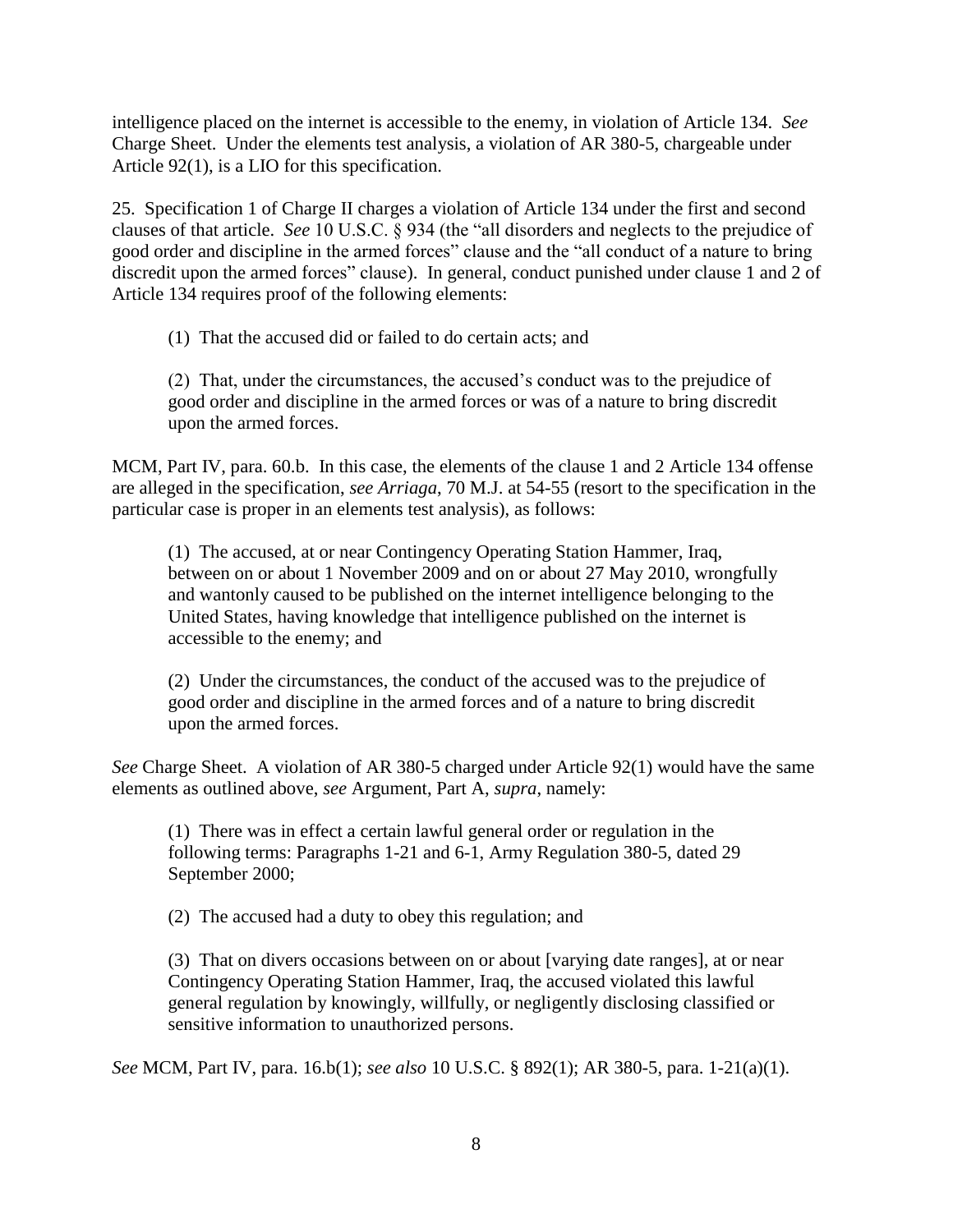26. Comparing the elements of these two offenses, the first and second elements of the Article 92(1) offense (existence of lawful general order or regulation and the accused's duty to obey it) are necessarily included in the second element of the clause 1 and 2 Article 134 offense (conduct of the accused to the prejudice of good order and discipline in the armed forces and of a nature to bring discredit upon the armed forces). The Government has alleged that wrongfully and wantonly causing intelligence to be published on the internet is the conduct that is prejudicial to good order and discipline and service discrediting. That same conduct, in the manner that it is alleged by the Government, necessarily includes a violation of the duty to obey the regulation on handling classified information. Moreover, the conduct underlying the clause 1 and 2 Article 134 offense necessarily included a breach of a custom of the service now set forth in a punitive regulation – AR 380-5. *See* MCM, Part IV, para. 60.c(2)(B) ("Many customs of the service are now set forth in regulations of the various armed forces. Violations of these customs should be charged under Article 92 as violations of the regulations in which they appear if the regulation is punitive."); *see also* Appellate Exhibit LXXX at 4. As the violation of the regulation is necessarily included in the conduct underlying the clause 1 and 2 Article 134 offense, the duty to obey the regulation is also included in that conduct. Therefore, the first and second elements of the Article 92(1) offense are necessarily included in the second element of the clause 1 and 2 Article 134 offense.

27. Additionally, the third element of the Article 92(1) offense (violation of AR 380-5 by knowingly, willfully, or negligently disclosing classified or sensitive information to unauthorized persons) is necessarily included in the first element of the clause 1 and 2 Article 134 offense (wrongfully and wantonly causing to be published on the internet information belonging to the United States, having knowledge that intelligence published on the internet is accessible to the enemy). It is true, as this Court has recognized, that the mens rea required by these two elements is different: "AR 380-5 punishes knowing, willful, or negligent disclosure of classified or sensitive information to unauthorized persons. It does not punish the 'wanton' conduct charged in Specification 1 of Charge II[.]" *See* Appellate Exhibit LXXX at 5. But this fact does not change the LIO analysis, as the two offenses need not employ mirror-image statutory language. *See Arriaga*, 70 M.J. at 54; *Bonner*, 70 M.J. at 2; *Alston*, 69 M.J. at 216.

28. The MCM does not define the term "wanton" in the context of disclosure of information, but it does define the term in two other contexts. *See* MCM, Part IV, para. 35.c(8) (defining "wanton" for purposes of Article 111); *id.*, Part IV, para. 100a.c(4) (defining "wanton" for purposes of Article 134, offense of "reckless endangerment"). Both definitions provided by the MCM are essentially the same: "'Wanton' includes 'Reckless' but may connote willfulness, or a disregard of probable consequences, and thus describe a more aggravated offense." *Id.*, Part IV, para. 100a.c(4); *see id.*, Part IV, para. 35.c(8) ("'Wanton' includes 'reckless', but in describing the operation or physical control of a vehicle, vessel, or aircraft 'wanton' may, in a proper case, connote willfulness, or a disregard of probable consequences, and thus describe a more aggravated offense.").

29. Thus, "wanton" as used in the first element of the clause 1 and 2 Article 134 offense could potentially include "knowingly," "willfully," or "negligently," as "wanton" can cover recklessness, willfulness, or a disregard of probable consequences. Moreover, even if not every mens rea specified in AR 380-5 is included in "wanton," that fact does not mean that the Article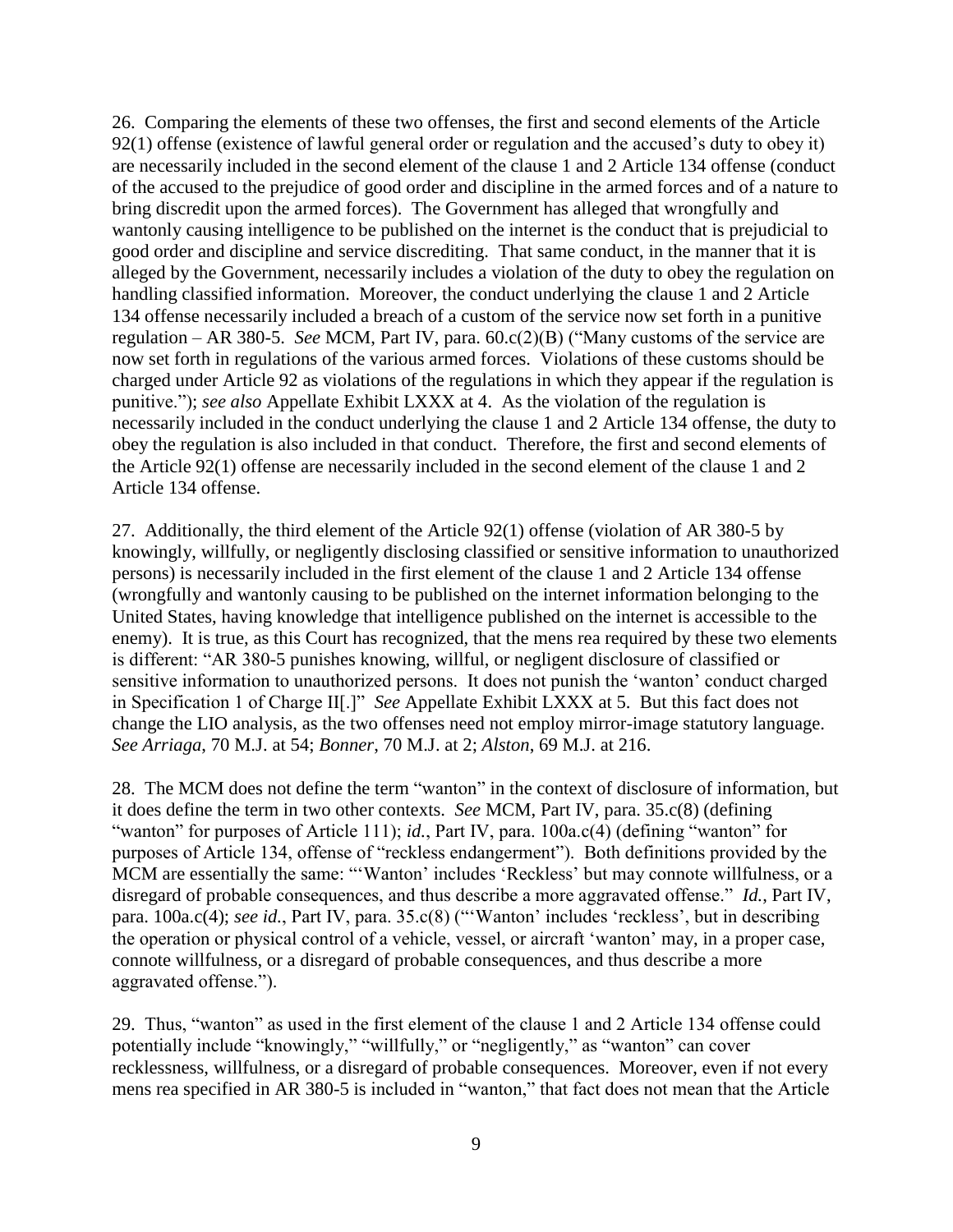92(1) offense is not a LIO of the clause 1 and 2 Article 134 offense. "The fact that there may be an 'alternative means of satisfying an element in a lesser offense does not preclude it from being a lesser-included offense.'" *Arriaga*, 70 M.J. at 55 (quoting *McCullough*, 348 F.3d at 626). At the very least, "wanton" can include "willful." *See* MCM, Part IV, para. 35.c(8); *id.*, Part IV, para. 100a.c(4). In this case, the Government has clearly indicated that the means by which PFC Manning wrongfully and wantonly caused intelligence to be published on the internet was his alleged willful disclosure of the information to WikiLeaks. *See Arriaga*, 70 M.J. at 54-55 (resort to the specification in the particular case is proper in an elements test analysis). In other words, the publication that PFC Manning wrongfully and wantonly caused necessarily included the willful disclosure and, therefore, necessarily included the violation of AR 380-5.

30. Additionally, the fact that the Article 134 offense "adds an additional element not included in the AR 380-5 offense, that the accused knew that the intelligence published on the internet is accessible to the enemy," Appellate Exhibit LXXX at 5, does not alter the conclusion that the third element of the Article 92(1) offense is necessarily included in the first element of the clause 1 and 2 Article 134 offense. A greater offense can have an additional element not included in the LIO; indeed, a greater offense "is called the greater offense because it contains all of the elements of [the LIO] along with one or more additional elements." *Jones*, 68 M.J. at 470.

31. This conclusion is also in no way cast into doubt by this Court's observation that the Article 134 offense "punishes the distribution of 'intelligence' which includes information that does not fall within AR 380-5." *See* Appellate Exhibit LXXX at 5. The fact that the term "intelligence" as used in the clause 1 and 2 Article 134 offense is a broad enough term to include information that is not confidential or sensitive is irrelevant to the LIO inquiry in this case.

32. It is clear from the way in which the Government has alleged the specifications, especially the date ranges provided in the clause 1 and 2 Article 134 offense, *see Arriaga*, 70 M.J. at 54-55 (resort to the specification in the particular case is proper in an elements test analysis), that the "intelligence" referenced in the clause 1 and 2 Article 134 offense includes the classified or sensitive materials identified in Specifications 2, 3, 5, 7, 9, 10, 11 and 15 of Charge II. *See* Charge Sheet. Thus, for these reasons, the third element of the Article 92(1) offense is necessarily included in the first element of the clause 1 and 2 Article 134 offense.

33. Because each of the elements of the Article 92(1) offense is necessarily included in one or more of the elements of the clause 1 and 2 Article 134 offense, the Article 92(1) offense is a subset of the charged Article 134 offense. It is impossible for a member of the Army to violate Article 134 in the manner alleged by the Government, *see Arriaga*, 70 M.J. at 54-55, without also violating AR 380-5. *See Schmuck*, 489 U.S. at 719; *Arriaga*, 70 M.J. at 55; *see also Baba*, 21 M.J. at 78 (Cox, J., concurring in the result).

34. Therefore, a violation of AR 380-5 charged under Article 92(1) is a LIO of the clause 1 and 2 Article 134 offense charged in Specification 1 of Charge II. Accordingly, this Court should instruct the members of the Article 92(1) LIO for this specification. *See Arriaga*, 70 M.J. at 55; *Girouard*, 70 M.J. at 11; *Jones*, 68 M.J. at 468.